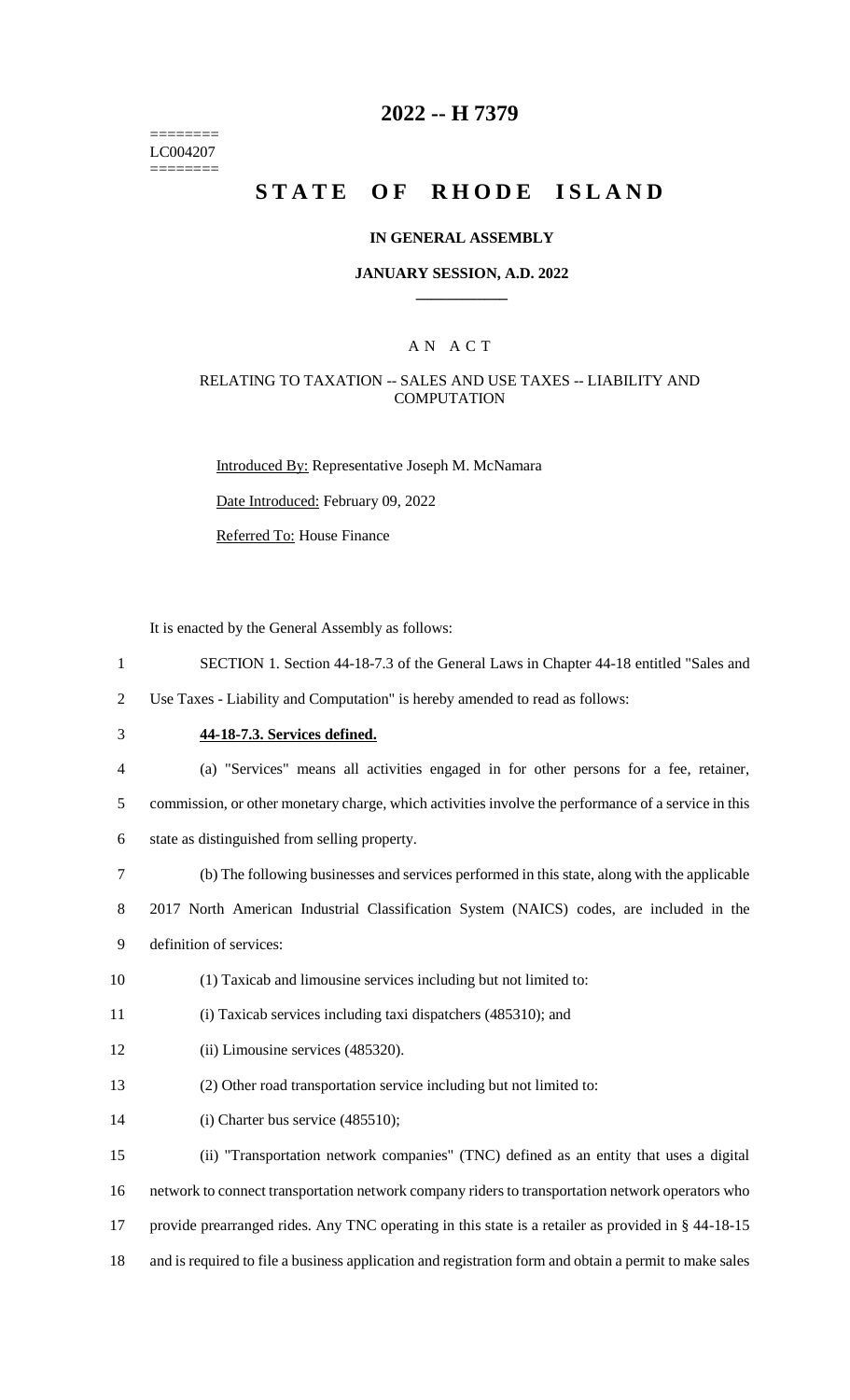- at retail with the tax administrator, to charge, collect, and remit Rhode Island sales and use tax; and
- 

(iii) All other transit and ground passenger transportation (485999).

(3) Pet care services (812910) except veterinary and testing laboratories services.

 (4)(i) "Room reseller" or "reseller" means any person, except a tour operator as defined in § 42-63.1-2, having any right, permission, license, or other authority from or through a hotel as defined in § 42-63.1-2, to reserve, or arrange the transfer of occupancy of, accommodations the reservation or transfer of which is subject to this chapter, such that the occupant pays all or a portion of the rental and other fees to the room reseller or reseller. Room reseller or reseller shall include, but not be limited to, sellers of travel packages as defined in this section. Notwithstanding the provisions of any other law, where said reservation or transfer of occupancy is done using a room reseller or reseller, the application of the sales and use tax under §§ 44-18-18 and 44-18-20, and the hotel tax under § 44-18-36.1 shall be as follows: The room reseller or reseller is required to register with, and shall collect and pay to, the tax administrator the sales and use and hotel taxes, with said taxes being calculated upon the amount of rental and other fees paid by the occupant to the room reseller or reseller, less the amount of any rental and other fees paid by the room reseller or reseller to the hotel. The hotel shall collect and pay to the tax administrator said taxes upon the amount of rental and other fees paid to the hotel by the room reseller or reseller and/or the occupant. No assessment shall be made by the tax administrator against a hotel because of an incorrect remittance of the taxes under this chapter by a room reseller or reseller. No assessment shall be made by the tax administrator against a room reseller or reseller because of an incorrect remittance of the taxes under this chapter by a hotel. If the hotel has paid the taxes imposed under this chapter, the occupant and/or room reseller or reseller, as applicable, shall reimburse the hotel for said taxes. If the room reseller or reseller has paid said taxes, the occupant shall reimburse the room reseller or reseller for said taxes. Each hotel and room reseller or reseller shall add and collect, from the occupant or the room reseller or the reseller, the full amount of the taxes imposed on the rental and other fees. When added to the rental and other fees, the taxes shall be a debt owed by the occupant to the hotel or room reseller or reseller, as applicable, and shall be recoverable at law in the same manner as other debts. The amount of the taxes collected by the hotel and/or room reseller or reseller from the occupant under this chapter shall be stated and charged separately from the rental and other fees, and shall be shown separately on all records thereof, whether made at the time the transfer of occupancy occurs, or on any evidence of the transfer issued or used by the hotel or the room reseller or the reseller. A room reseller or reseller shall not be required to disclose to the occupant the amount of tax charged by the hotel; provided, however, the room reseller or reseller shall represent to the occupant that the separately stated taxes charged by the room reseller or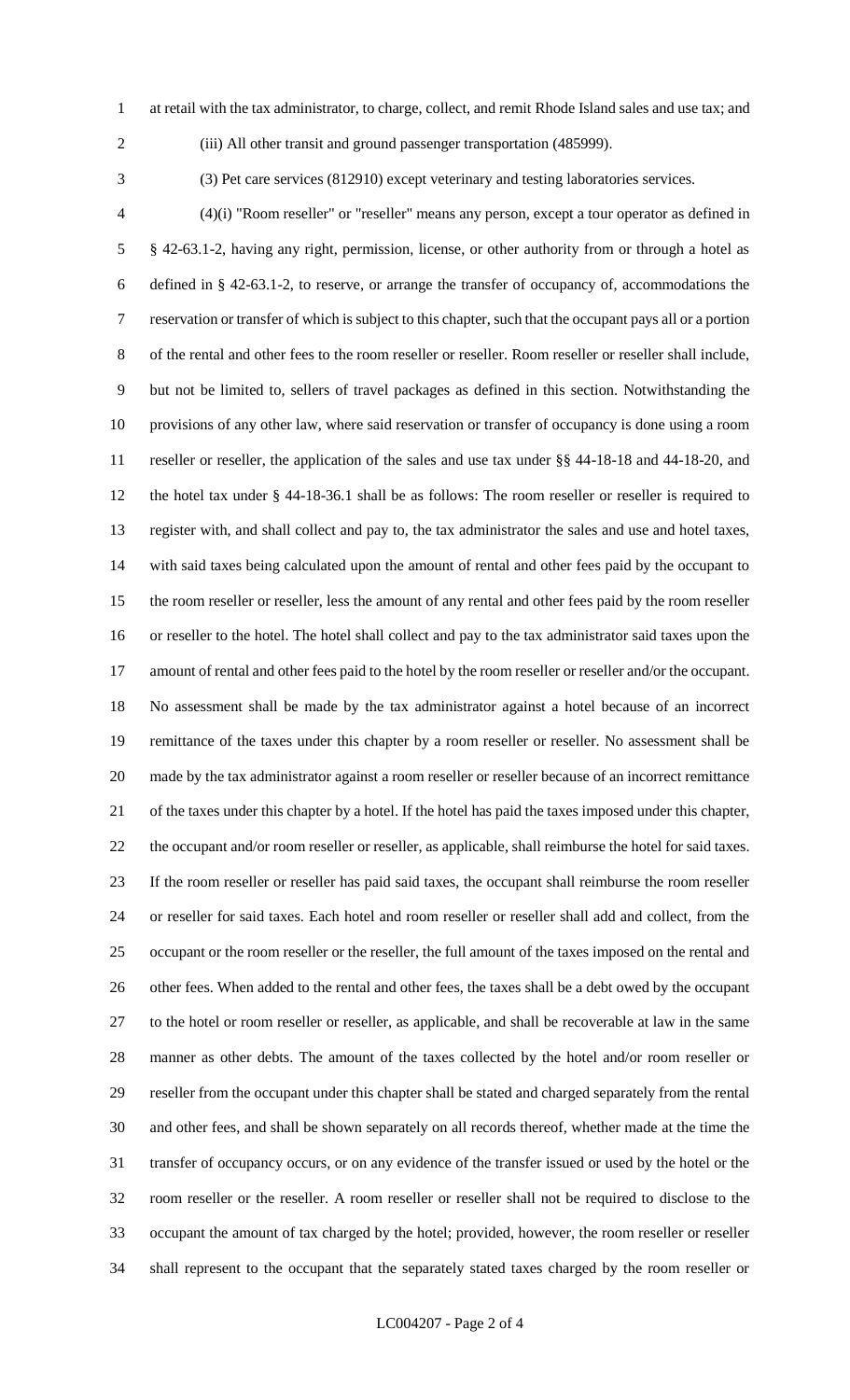reseller include taxes charged by the hotel. No person shall operate a hotel in this state, or act as a room reseller or reseller for any hotel in the state, unless the tax administrator has issued a permit pursuant to § 44-19-1.

 (ii) "Travel package" means a room, or rooms, bundled with one or more other, separate components of travel such as air transportation, car rental, or similar items, which travel package is charged to the customer or occupant for a single, retail price. When the room occupancy is bundled for a single consideration, with other property, services, amusement charges, or any other items, the separate sale of which would not otherwise be subject to tax under this chapter, the entire single consideration shall be treated as the rental or other fees for room occupancy subject to tax under this chapter; provided, however, that where the amount of the rental, or other fees for room occupancy is stated separately from the price of such other property, services, amusement charges, or other items, on any sales slip, invoice, receipt, or other statement given the occupant, and such rental and other fees are determined by the tax administrator to be reasonable in relation to the value of such other property, services, amusement charges, or other items, only such separately stated rental and other fees will be subject to tax under this chapter. The value of the transfer of any room, or rooms, bundled as part of a travel package may be determined by the tax administrator from the room reseller's and/or reseller's and/or hotel's books and records that are kept in the regular course of business.

(5) Investigation, Guard, and Armored Car Services (561611, 561612 & 561613).

 (c) All services as defined herein are required to file a business application and registration form and obtain a permit to make sales at retail with the tax administrator, to charge, collect, and 22 remit Rhode Island sales and use tax, except self-employed sole practicing investigators operating independent of any employment relationship, partnership, corporation, limited liability company or association, shall be exempt from the requirements of this section.

 (d) The tax administrator is authorized to promulgate rules and regulations in accordance with the provisions of chapter 35 of title 42 to carry out the provisions, policies, and purposes of this chapter.

SECTION 2. This act shall take effect upon passage.

======== LC004207 ========